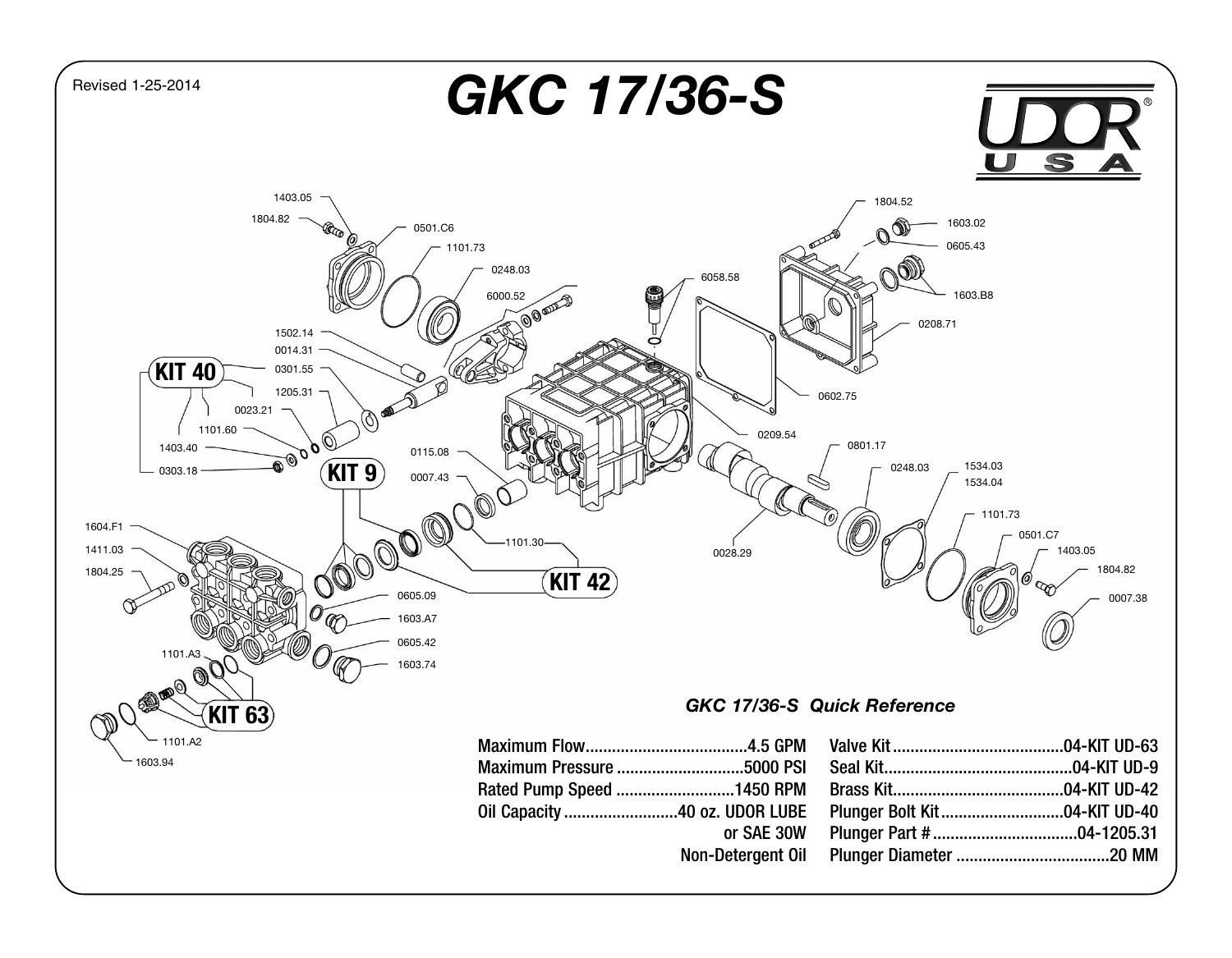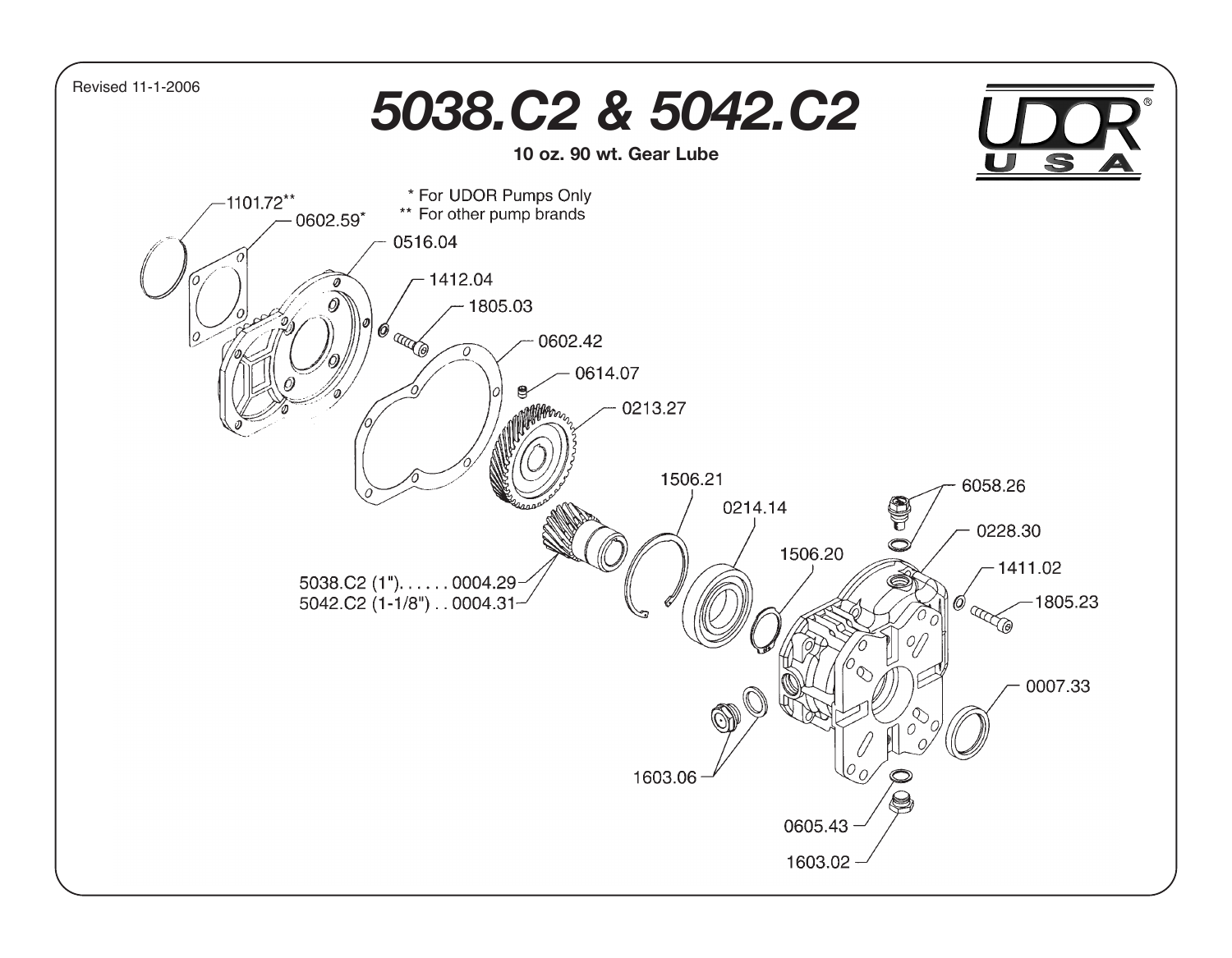| PART NUMBER                  | DESCRIPTION               | QTY<br>REQ ' D    |
|------------------------------|---------------------------|-------------------|
| UD04-0007.38                 | <b>SEAL</b>               | 1                 |
| UD04-0007.43                 | <b>SEAL</b>               | 3                 |
| UD04-0014.31                 | PLUNGER ROD               | 3                 |
| UD04-0023.21                 | SUPPORT RING              | 3                 |
| UD04-0028.29                 | <b>CRANKSHAFT</b>         | $\mathbf 1$       |
| UD04-0115.08                 | <b>ROD GUIDE</b>          | 3                 |
| UD04-0208.71                 | <b>BACK COVER</b>         | $\mathbf{1}$      |
| UD04-0209.54                 | <b>CRANKCASE</b>          | $\mathbf 1$       |
| UD04-0248.03                 | <b>BEARING</b>            | $\mathbf{2}$      |
| UD04-0301.55                 | <b>SLINGER RING</b>       | 3                 |
| UD04-0303.18                 | <b>PLUNGER NUT</b>        | 3                 |
| UD04-0501.C6                 | <b>BEARING CAP</b>        | $\mathbf{1}$      |
| UD04-0501.C7                 | <b>BEARING CAP</b>        | $\mathbf{1}$      |
| UD04-0602.75                 | <b>GASKET</b>             | $\mathbf{1}$      |
| UD02-0605.09<br>UD02-0605.43 | <b>GASKET</b>             | 1<br>$\mathbf{1}$ |
| UD04-0801.17                 | <b>GASKET</b><br>KEY      | $\mathbf 1$       |
| UD04-1101.A3                 | O-RING                    | 6                 |
| UD04-1101.A2                 | O-RING                    | 6                 |
| UD04-1101.30                 | <b>RETAINER O-RING</b>    | 3                 |
| UD02-1101.60                 | <b>O-RING</b>             | 3                 |
| UD04-1101.73                 | O-RING                    | $\mathbf{2}$      |
| UD04-1205.31                 | PLUNGER - 20 MM           | 3                 |
| UD04-1403.05                 | <b>WASHER</b>             | 8                 |
| UD04-1403.40                 | ONLY AVAIL IN KIT #40     | 3                 |
| UD02-1411.03                 | <b>WASHER</b>             | 8                 |
| UD04-1502.14                 | CONNECTING ROD PIN        | 3                 |
| UD04-1534.03                 | SHIM .003                 | $\mathbf{1}$      |
| UD04-1534.04                 | SHIM .010                 | $\mathbf{1}$      |
| UD04-1603.A7                 | DISCHARGE PLUG            | $\mathbf{1}$      |
| UD04-1603.A8                 | INLET PLUG                | $\mathbf{1}$      |
| UD04-1603.B8                 | SIGHT GLASS               | 1                 |
| UD04-1603.94                 | <b>VALVE CAP</b>          | 6                 |
| UD04-1603.02                 | DRAIN PLUG                | $\mathbf{1}$      |
| UD04-1604.F1                 | <b>MANIFOLD</b>           | $\mathbf 1$       |
| UD02-1804.25                 | <b>BOLT</b>               | 8                 |
| UD02-1804.52                 | <b>BOLT</b>               | 5                 |
| UD04-1804.82                 | <b>BOLT</b>               | 8                 |
| UD04-6000.52                 | BRONZE CONNECTING ROD     | 3                 |
| UD04-6058.58                 | DIP STICK                 | 1                 |
| <b>GEAR REDUCTION</b>        |                           |                   |
| UD04-0004.29                 | 1" DRIVE GEAR             | 1                 |
| UD04-0007.33                 | <b>SEAL</b>               | $\mathbf 1$       |
| UD04-0213.27                 | PUMP GEAR                 | 1                 |
| UD04-0214.14                 | <b>BEARING</b>            | 1                 |
| UD04-0228.30                 | <b>GEAR BOX HOUSING</b>   | $\mathbf{1}$      |
| UD04-0516.04                 | <b>FLANGE</b>             | $\mathbf{1}$      |
| UD04-0602.42                 | GASKET - GEAR BOX HOUSING | $\mathbf{1}$      |
| UD04-0602.59                 | GASKET - GEAR BOX         | 1                 |
| UD04-0605.43                 | OIL PLUG GASKET           | 1                 |
| UD04-0614.07                 | SET SCREW                 | $\mathbf{1}$      |
| UD04-1411.02                 | <b>WASHER</b>             | 4                 |
| UD04-1412.04                 | WASHER                    | 7                 |
| UD04-1506.20                 | SNAP RING                 | $\mathbf{1}$      |
| UD04-1506.21                 | SNAP RING                 | $\mathbf 1$       |
| UD04-1603.02                 | DRAIN PLUG                | $\mathbf{1}$      |
| UD04-1603.06                 | OIL SIGHT GLASS           | $\mathbf{1}$      |
| UD04-1805.03                 | <b>BOLT</b>               | 7                 |
| UD04-1805.23                 | <b>BOLT</b>               | 4                 |
| UD04-6058.26                 | OIL VENT CAP              | $\mathbf{1}$      |